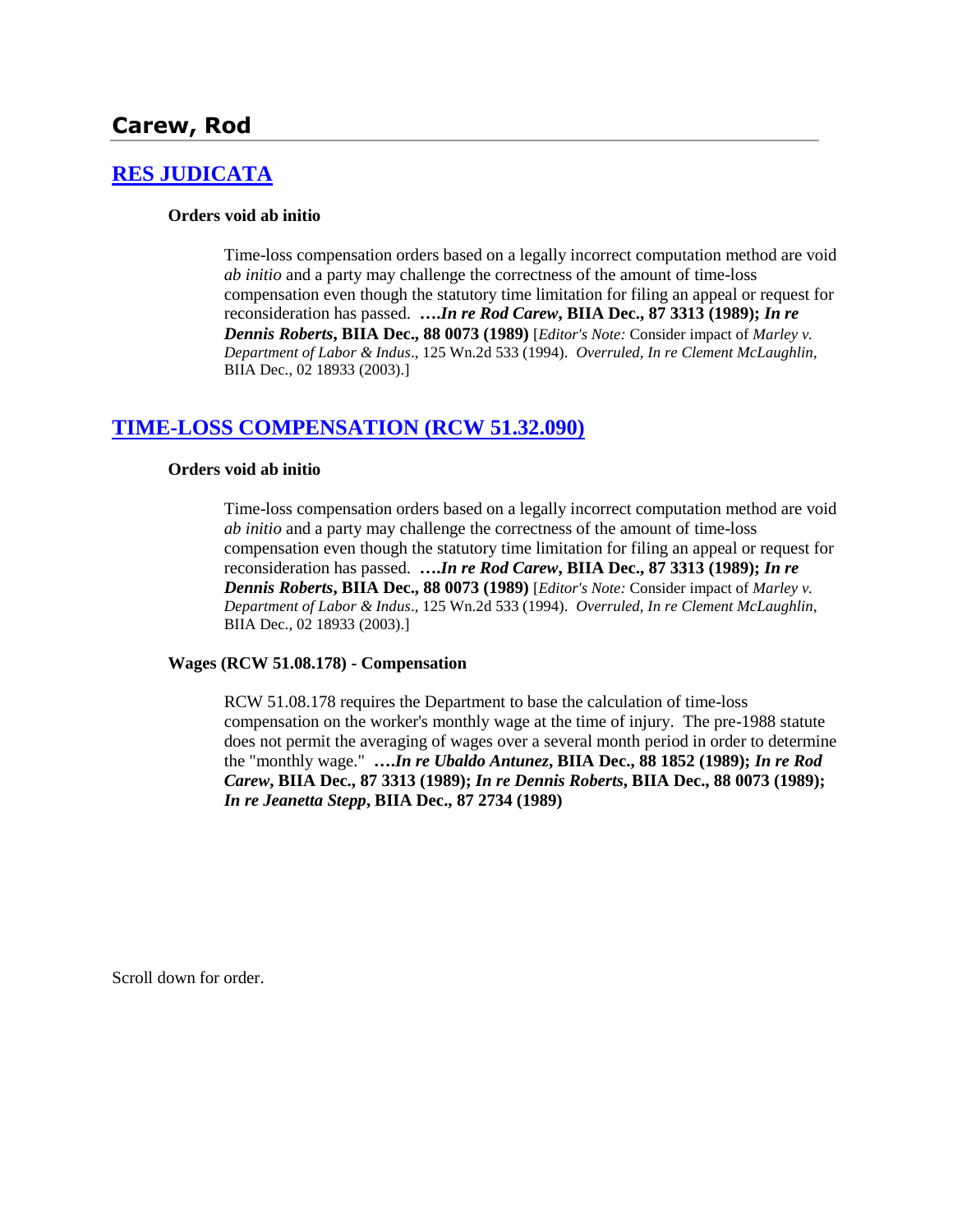## **BEFORE THE BOARD OF INDUSTRIAL INSURANCE APPEALS STATE OF WASHINGTON**

**)**

**IN RE: ROD E. CAREW ) DOCKET NO. 87 3313**

**CLAIM NO. H-994708 ) DECISION AND ORDER**

APPEARANCES:

Claimant, Rod E. Carew, by Beaudry, Clark and Krueger, per William A. Taylor

Employer, Washington King Clam, Inc., None

Department of Labor and Industries, by The Attorney General, per Stephen A. Eggerman, Assistant and Laurel Anderson, Paralegal

This is an appeal filed by the claimant, Rod E. Carew, on October 7, 1987 from an order of the Department of Labor and Industries dated September 25, 1987. The order adhered to the provisions of an order dated May 14, 1987 closing the claim with time-loss compensation as paid, and a permanent partial disability award of 5% as compared to total bodily impairment. **REVERSED AND REMANDED**.

# **DECISION**

Pursuant to RCW 51.52.104 and RCW 51.52.106, this matter is before the Board for review and decision on a timely Petition for Review filed by the claimant, and a response thereto filed by the Department, to a Proposed Decision and Order issued on June 10, 1988. The Proposed Decision and Order dismissed claimant's appeal for the reason that the only relief sought involved issues which had become res judicata.

The issues presented in this appeal are (1) whether the principle of res judicata precludes the claimant from attempting to readjust the rate at which his time-loss compensation had been paid after determinative orders paying time-loss compensation had become final; and (2) if the principle does not bar this action, whether the Department may calculate a worker's "monthly wage" (as used in determining the base rate of time-loss compensation) by averaging either the monthly income earned in a four-month period immediately prior to the industrial injury or by averaging the monthly income earned during the calendar year of injury.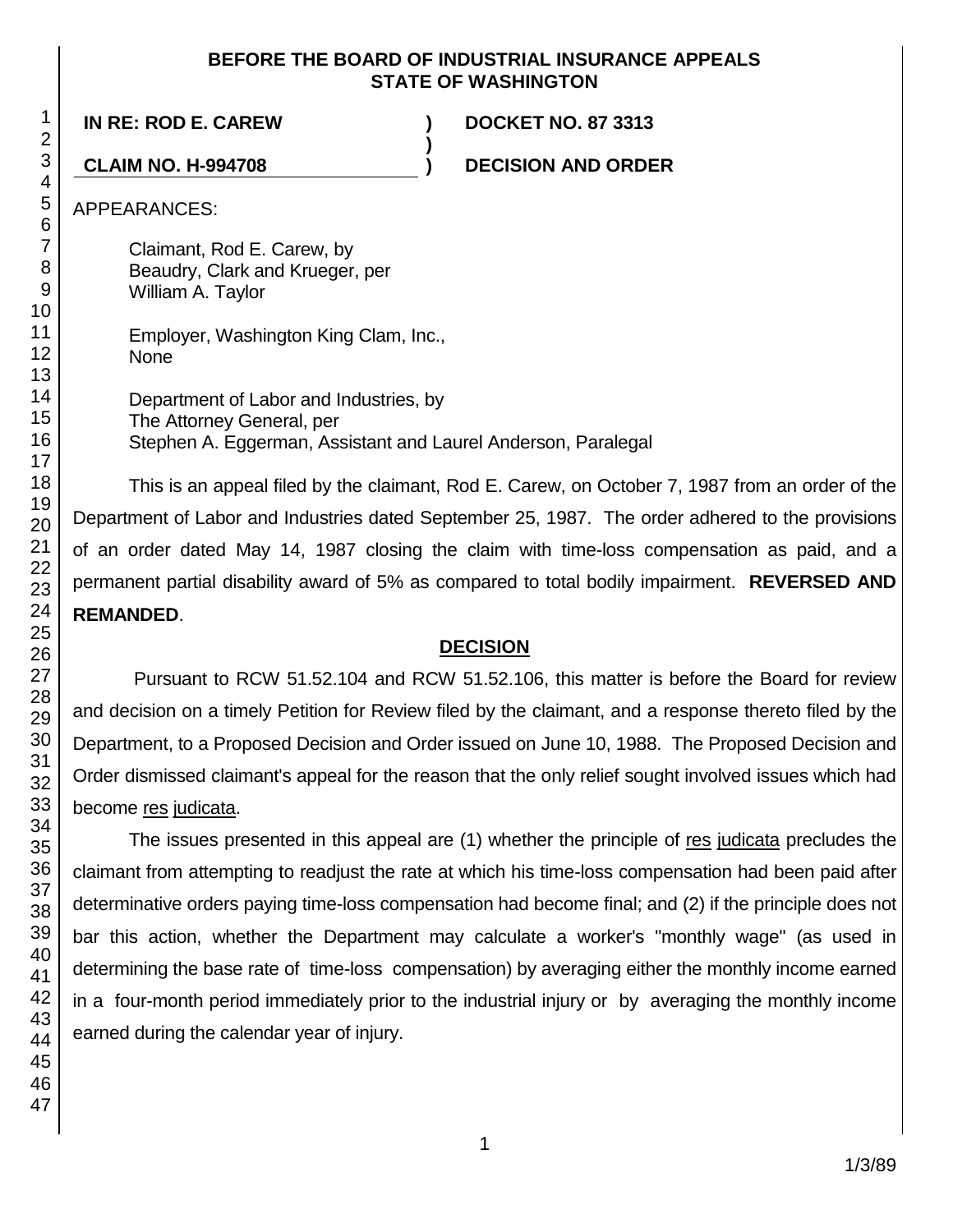The evidence upon which this case must be decided consists of 40 exhibits which were submitted by stipulation of the parties. While the Proposed Decision and Order adequately summarizes most of the evidence, for clarity, a brief recitation of the material facts is in order.

In December 1981, the claimant began work for Washington King Clam, Inc. as a clam harvester. His remuneration was based upon the number of clams he harvested. Exhibit No. 3 reflects monthly remuneration Mr. Carew received from December 1981 through March 1982. It shows that in December 1981 the company paid him \$778.38; in January 1982, \$831.50; in February 1982, \$1,203.08; and in March 1982, \$1,627.10. Exhibit No. 6 reveals that for the year of 1982 Washington King Clam, Inc. paid Mr. Carew \$18,705.01. Exhibit No. 1 indicates that on March 13, 1982, Mr. Carew sustained the industrial injury for which this claim was filed.

Exhibits 7 through 16 are copies of the Department orders providing time-loss compensation at a rate of \$666.01 per month for various periods beginning March 14, 1982 and ending December 21, 1983. Though not stated in the orders, the Department arrived at this payment amount using a base calculation which averaged Mr. Carew's gross monthly earnings during the four month period he had worked for the company from December 1981 to the March 13, 1982 injury.

A Department memo dated December 26, 1984 indicates that Mr. Carew advised the Department of his gross earnings during 1982 and requested a review of his time-loss rate. The Department considered this request as an application for change in compensation pursuant to RCW 51.28.040 (Exhibit No. 5). The Department adjusted the rate based upon a calculation which averaged the remuneration received during the twelve months of 1982. The Department applied the sixty day time limit contained in RCW 51.28.040 and recalculated the time-loss compensation effective October 26, 1984 (sixty days prior to claimant's request). The adjusted rate equaled \$1,073.32 per month, and was paid, with cost of living increases, until the final time-loss order was entered on November 14, 1986, paying time-loss compensation through February 3, 1987. (Exhibits 24 and 34).

On September 25, 1987, the order under appeal was issued whereby the Department adhered to a prior order closing the claim with "time- loss compensation as paid."

In this appeal, Mr. Carew does not dispute the portions of the order closing his claim and awarding a permanent partial disability. His appeal is solely concerned with the sufficiency of the time-loss paid under his claim. He asserts the time-loss was paid under rates established in direct contravention of RCW 51.08.178. He contends that because the time-loss orders were based upon calculations invalid under the statute, they were void ab initio and without res judicata effect.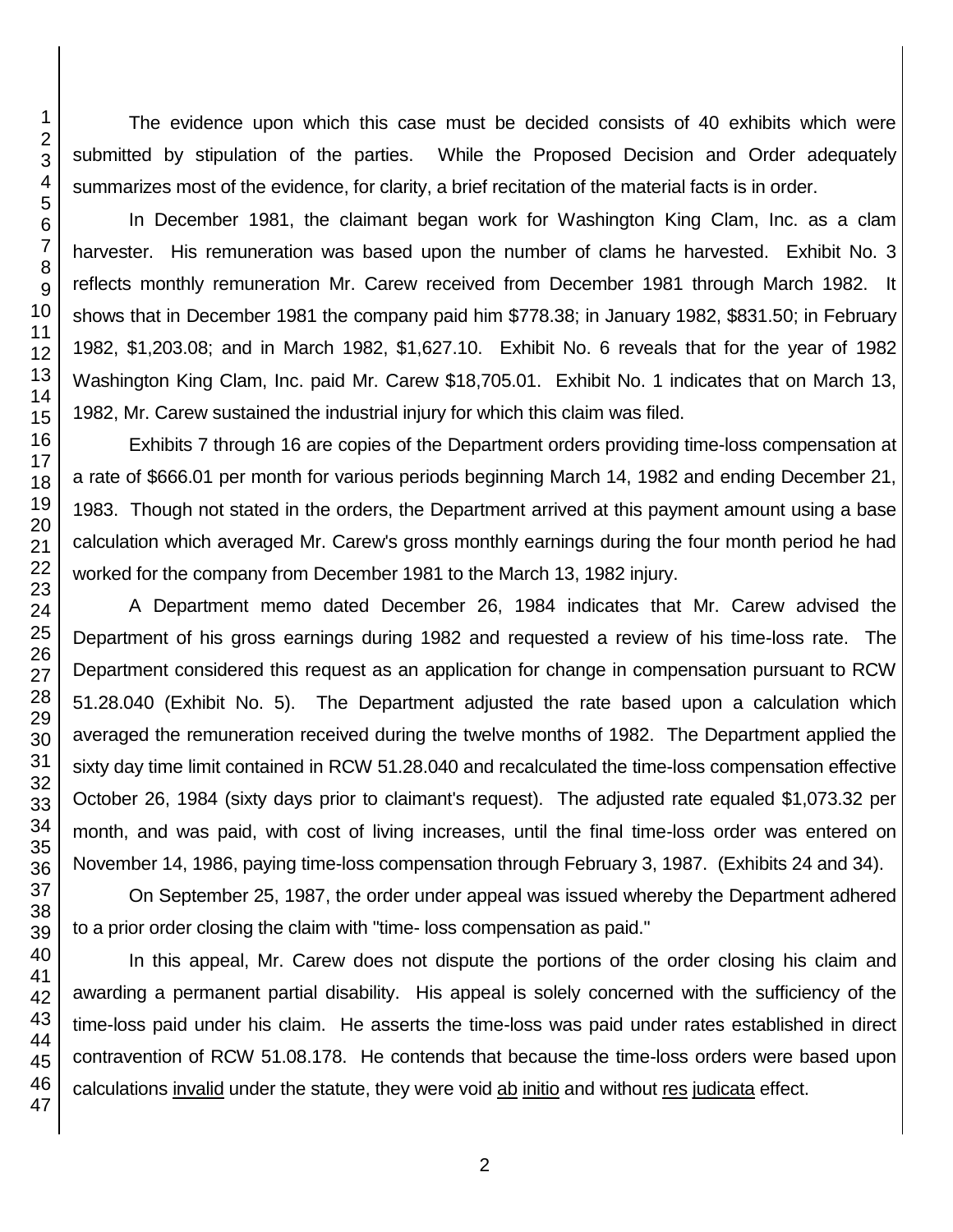The Department responds that each of the underlying time-loss orders was determinative and became final with respect to the rate calculation. Since Mr. Carew admittedly did not appeal these orders within sixty days of their issuance, the Department maintains that RCW 51.52.050 and .060 preclude any reconsideration, including scrutiny of the method by which the time-loss base rate was calculated. Substantively, the Department asserts that the initial rate calculation and any subsequent adjustments were either computed in accordance with the law or were based on a factual rather than legal mistake and that the statutory time period for correction has elapsed. It concludes that these orders should therefore be considered res judicata and beyond the Board's jurisdiction to review.

Generally, a Department order is a res judicata determination with respect to all issues specifically addressed by the order, unless an appeal or request for reconsideration is filed within sixty days of the order's communication. RCW 51.52.050 and .060; Perry v. Department of Labor and Industries, 48 Wn. 2d 205 (1956); Kuhnle v. Department of Labor Industries, 15 Wn. 2d 427 (1942); King v. Department of Labor and Industries, 12 Wn. App. 1 (1974). However, when an order is void, no appeal or request for reconsideration is necessary, and the statute of limitation will not apply. Likewise, a void order will not become res judicata in effect. Booth v. Department of Labor and Industries, 189 Wash. 201 (1937).

Our inquiry therefore turns to whether the Department time-loss orders conformed to the statutory method of computation found in RCW 51.08.178. While this statute was amended by Laws of 1988, ch. 161, ] 12, p. 698-699, the rights of parties, with limited exceptions, are governed by the law in effect at the time the industrial injury occurred. Department of Labor and Industries v. Moser, 35 Wn. App. 204 (1983). Similarly, a newly enacted statute will operate prospectively unless the legislative intent to the contrary is clear and unequivocal. Bodine v. Department of Labor and Industries, 29 Wn.2d 879 (1948). Our inquiry reveals no language which expressly states or necessarily implies a retroactive effect to the 1988 amendment. Another exception applies when a statute relates to practice, procedure or remedies, and does not affect substantive or vested rights. Bodine; Moser. However, the interests affected by the 1988 amendments are substantive, i.e., the worker's right to compensation benefits and the Department's financial obligations. Consequently, no exception to the rule of prospective effect operates to cause a retroactive application of the 1988 amendments to RCW 51.08.178.

RCW 51.08.178, as it existed at the time of claimant's injury here, stated in part: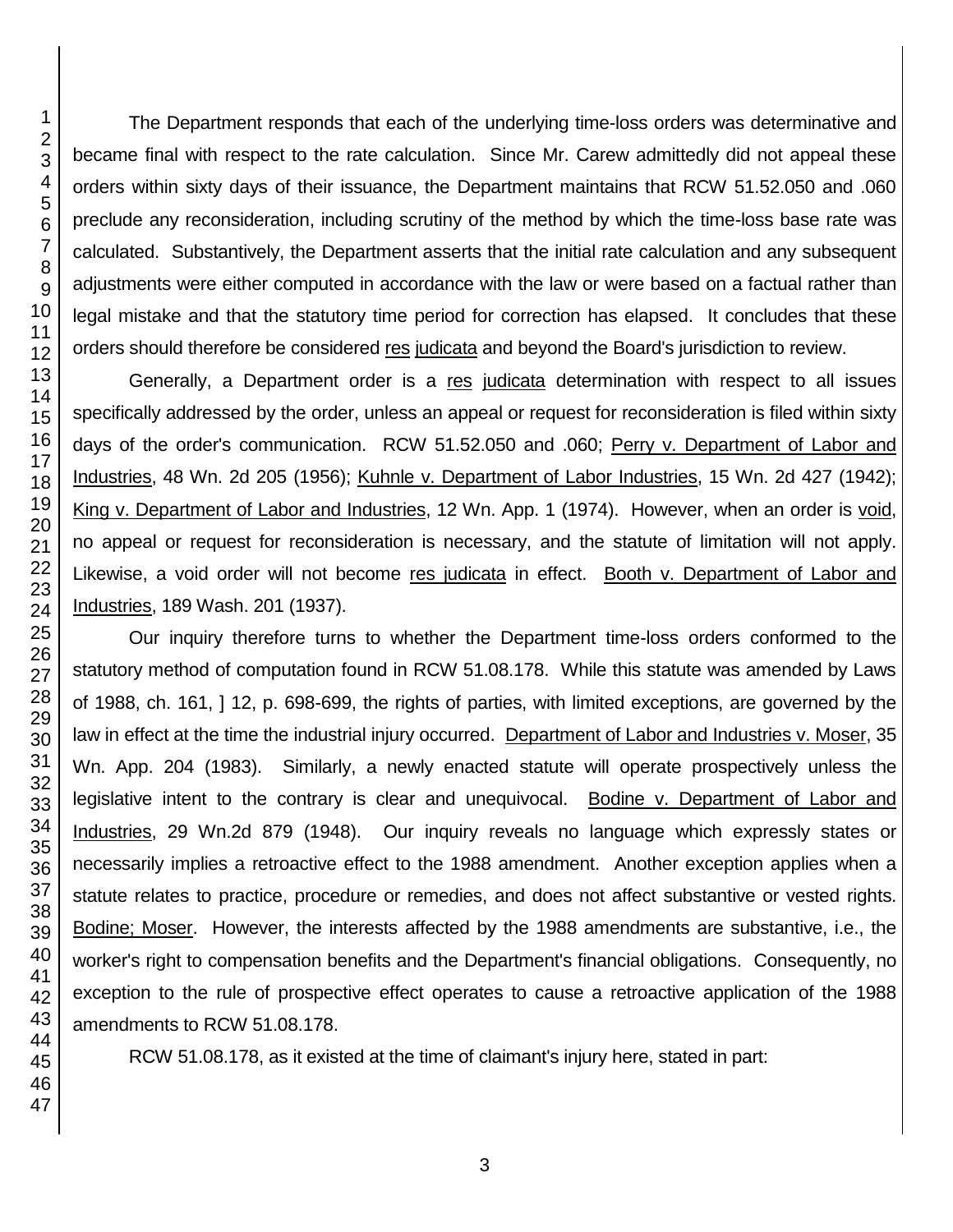(1) For the purposes of this title, the monthly wages the worker was receiving from all employment at the time of injury shall be the basis upon which compensation is computed, unless otherwise provided specifically in the statute concerned.

The primary consideration of this statute when calculating time-loss compensation is the monthly wage at the time of injury. Under the facts of this case, the "monthly wage" calculation required by the statute is straightforward. Exhibit No. 3 establishes that Mr. Carew's wages were fixed and recorded by the month. Indeed, the Department calculations acknowledged as much since they too began with a monthly wage. Mr. Carew was injured in March 1982. During that month he earned \$1,627.10. Obviously, Mr. Carew's monthly wage at the time of injury was \$1,627.10. Under these plain and simple facts, it is not necessary to resort to the statute's substitute methods for calculating monthly wages according to daily wages and number of days per week normally worked, or usual wages paid other similarly engaged employees. The explicit terms of the statute make these methods available only where the worker's wages are not fixed by the month. Confronted with the verified evidence of Mr. Carew's monthly wage at the time of injury, the Department nevertheless chose, in contravention of the statutory mandate, to average his wages, including months both prior and subsequent to the injury.

Initially, the Department calculated the time-loss compensation by averaging the wages received during the four months prior to injury. Upon receipt of new information showing subsequent earnings, it adjusted the calculation by using a 12 month average of wages which claimant had received during the full calendar year of the injury. In support of its methods, the Department references its Workers' Compensation Claims Manual, which sets forth a six-month average method. However, neither RCW 51.08.178 nor the Department's authority to promulgate rules and regulations permit any deviation from the statutory method of calculating a worker's monthly wage. In re Teresa Johnson, BIIA Dec., 85 3229 (1987). At the time of the orders in question, the averaging of monthly wages by the Department was without support in law, and remained so until the effective date of the 1988 statutory amendment to RCW 51.08.178.

Throughout the period in which Mr. Carew was temporarily totally disabled as a result of his industrial injury, the Department entered orders providing time-loss compensation based upon calculations which not only failed to heed the statutory rule of calculation, but were directly contrary to it. There is no room within the plain language of the statute for averaging previous or subsequent monthly wages when establishing the monthly compensation rate. It is not the Department's function

1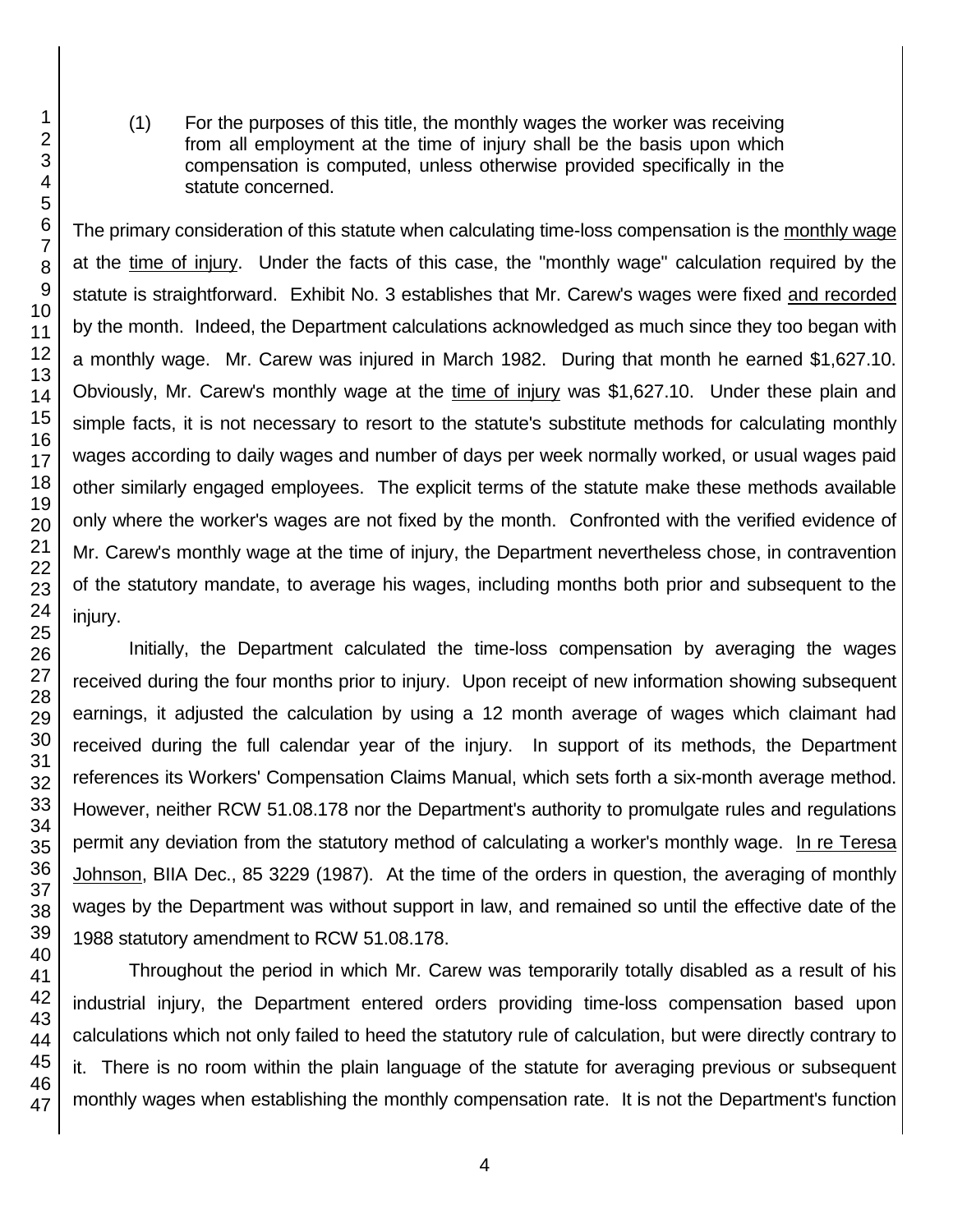1 2

to stray from the legislature's mandate and award an amount which, for one reason or another, it may deem just or "fair" under the particular circumstances. The Department's function was to apply the statutorily prescribed method to the underlying facts; because the time-loss compensation orders entered in this claim did not comport with the statute, they are therefore void ab initio insofar as they apply a calculation method which violates the statutory mandate of RCW 51.08.178. Thus claimant was not required to protest or appeal those time-loss compensation orders in the face of the Department's clear legal error, which rendered the orders void ab initio as to the computation method. The issue of the sufficiency of time-loss compensation paid under this claim is therefore properly before us. Booth. The amount the Department failed to pay in time-loss compensation due to its legally erroneous computation method is still owing to the claimant and must be paid.

After consideration of the Proposed Decision and Order, claimant's Petition for Review, and the Department's response thereto, as well as the briefs of the parties and the entire record in this matter, and mindful of our construction of RCW 51.08.178, as already discussed, we conclude that the Department has underpaid Mr. Carew's time-loss compensation by using a legally erroneous calculation method. Accordingly, the Department order of September 25, 1987 must be reversed in order to correct that error. We enter the following Findings of Fact and Conclusions of Law.

# **FINDINGS OF FACT**

1. On March 19, 1982, the claimant, Rod E. Carew, filed an accident report with the Department of Labor and Industries, alleging an industrial injury occurring on March 13, 1982 while in the course of employment with Washington King Clam, Inc. On April 12, 1982 an interlocutory Department order was issued whereby time-loss compensation was paid.

On July 21, 1982, the Department entered an order allowing the claim for industrial injury.

On January 20, 1983 the first of a series of determinative orders was entered whereby time-loss compensation was paid. On December 26, 1984 the Department received information indicating the claimant received \$18,705.01 in wages for the year of 1982. The Department issued an order on January 14, 1985, adjusting the time-loss compensation rate effective October 26, 1984. On February 5, 1985 a determinative Department order was issued which corrected and superseded a time-loss compensation order dated November 19, 1984 and paid time-loss compensation for the period of January 6, 1985 through February 5, 1985. On November 14, 1986 the Department entered the last order of a series of determinative orders paying time-loss compensation, paying such compensation through February 3, 1987.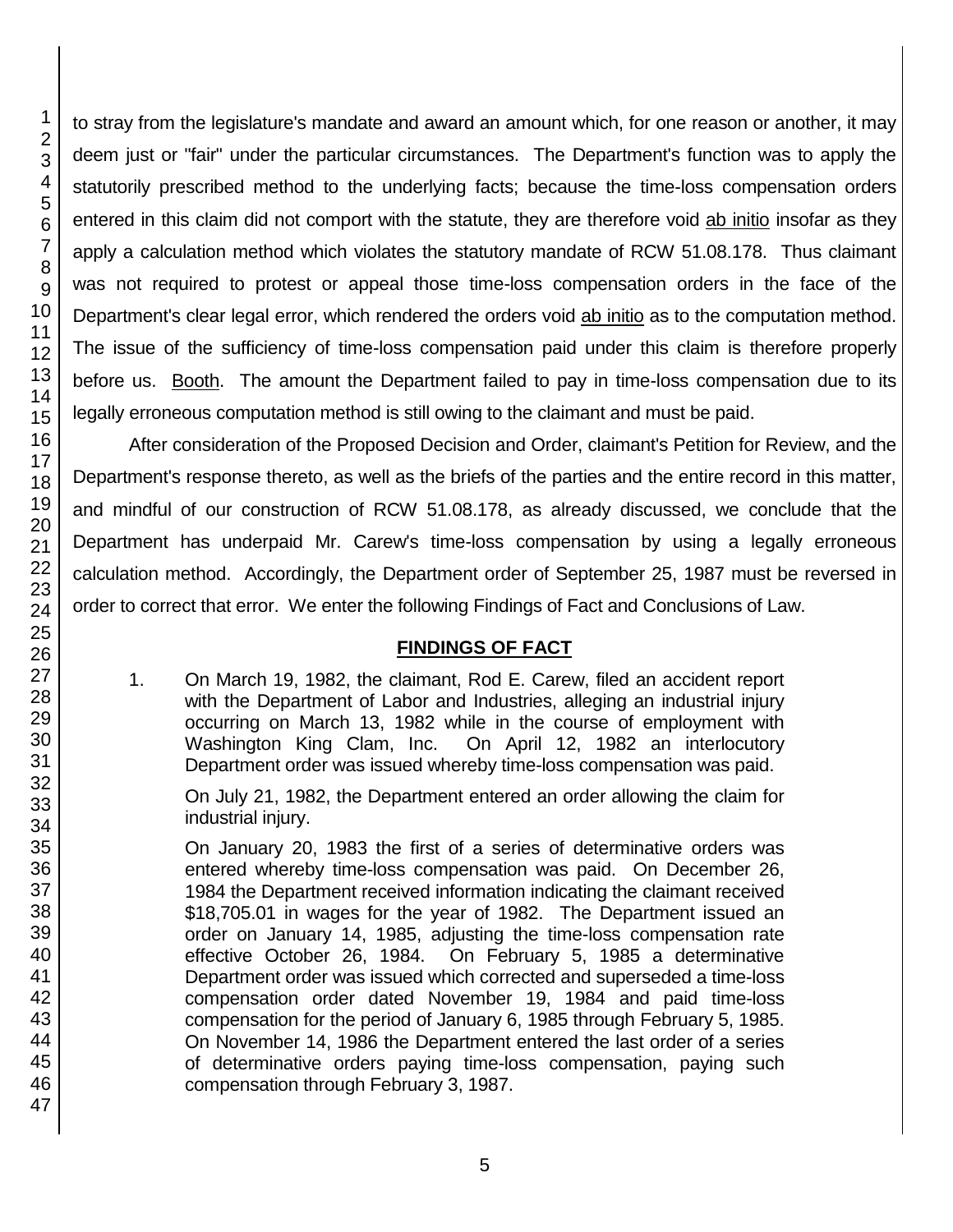On May 14, 1987 the Department entered an order which closed the claim with time-loss as paid, and with compensation for permanent partial disability equal to 5% as compared to total bodily impairment.

On July 8, 1987 the claimant filed with the Department his protest and request for reconsideration of its May 14, 1987 order. The Department issued an order dated August 18, 1987, holding its order dated May 14, 1987 in abeyance. By order dated September 25, 1987, the Department affirmed its order dated May 14, 1987. On October 7, 1987 the Board of Industrial Insurance Appeals received a notice of appeal filed by the claimant from the Department order dated September 25, 1987. The Board issued an order granting claimant's appeal on October 19, 1987, which assigned the appeal Docket No. 87 3313 and directed that proceedings be held on the issues raised in the notice of appeal.

- 2. On March 13, 1982, the claimant while in the course of his employment with Washington King Clam, Inc. was injured. As a proximate result of this injury the claimant was temporarily totally disabled from gainful employment for certain periods of time between March 13, 1982 and February 3, 1987.
- 3. The claimant's monthly wages for the month of March 1982 were \$1,627.10.

# **CONCLUSIONS OF LAW**

- 1. The Board of Industrial Insurance Appeals has jurisdiction over the parties and the subject matter of this appeal.
- 2. The amendments to RCW 51.08.178 found at Laws of 1988, ch. 161, ] 12, p. 698-699, have prospective effect only and may not be retroactively applied to this claim involving a March 13, 1982 industrial injury.
- 3. Pursuant to RCW 51.08.178, the time-loss compensation rate to which the claimant is entitled is fixed by the month and is based upon his monthly wage at the time of injury, which equaled \$1,627.10. The Department orders providing time- loss compensation in this claim were based upon averaging monthly wages, were entered by the Department without statutory authority, and were void ab initio as to the calculation method used.
- 4. The Department order dated September 25, 1987 adhering to the provisions of a prior order closing this claim with time-loss compensation as paid and a permanent partial disability award equal to 5% as compared to total bodily impairment, is incorrect. The Department order is reversed and the claim is remanded to the Department with direction to pay time-loss compensation to the claimant based on the monthly wage at the time of injury, \$1,627.10, for the period of March 1982 through February 3, 1987, less prior time-loss compensation paid, and thereupon close the claim with the previously paid permanent partial disability award equal to 5% as compared to total bodily impairment.